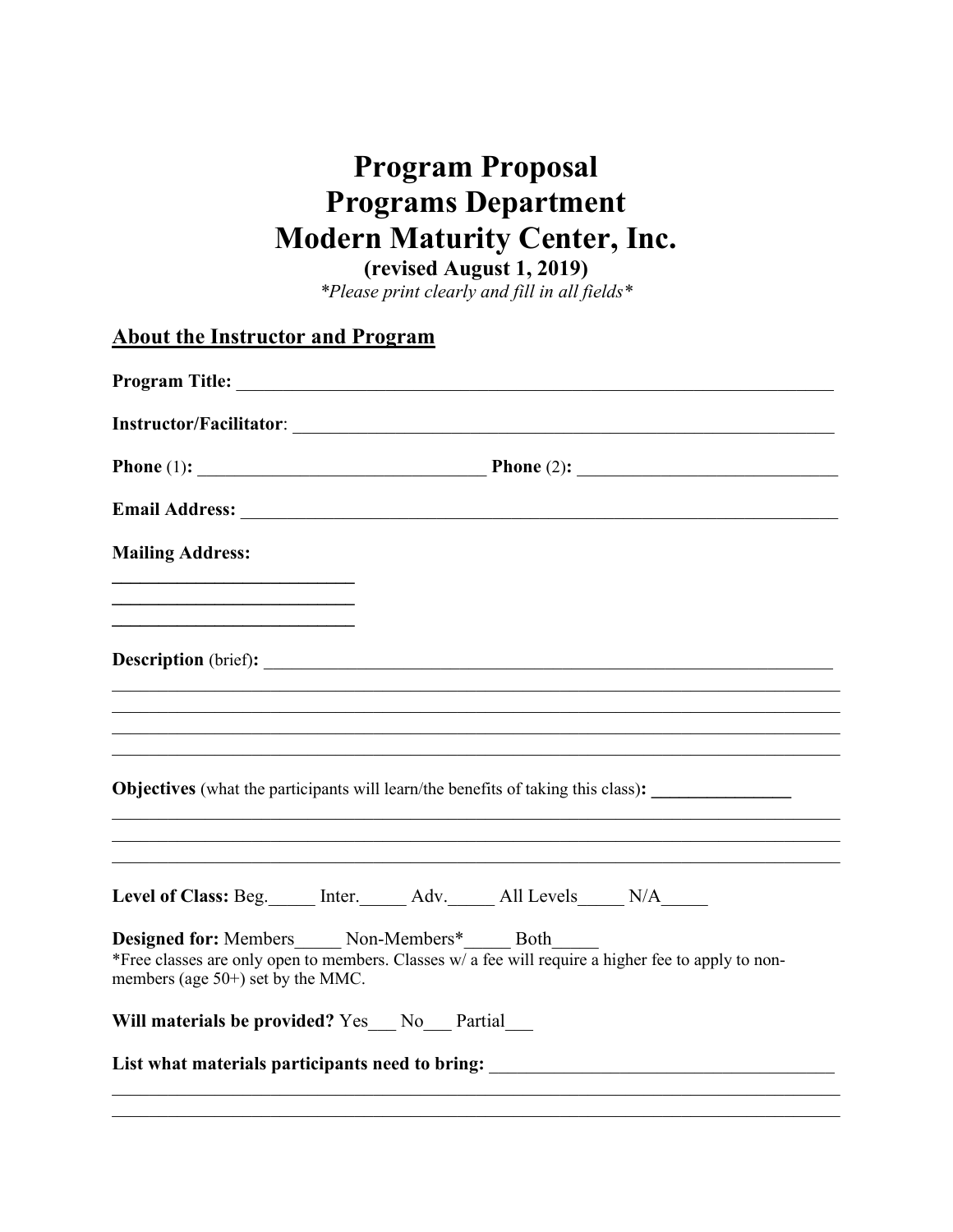#### **Class Scheduling**

**Scheduling Preferences** (circle one):

**One Time Monthly Weekly On-Going Weekly in \_\_\_\_\_ Week Sessions Other** (please explain) \_\_\_\_\_\_\_\_\_\_\_\_\_\_\_\_\_\_\_\_\_\_\_\_\_\_\_\_\_\_\_\_\_\_\_\_\_\_\_\_\_\_\_\_\_\_\_\_\_\_\_\_

Preferred start and end time:

**Day(s) of class** (number your choices 1-3 with #1 being your first choice):

Mon Tues Wed Thur Fri

**The class size is designed for how many participants:** Minimum Maximum

**List any special requirements of equipment you will need in a room, such as:** sink, chalk board, hard or carpeted floors, etc. If you have no special needs, leave blank:

Please note that we have limited space and supplies available. We will try our best to accommodate your requests but cannot guarantee any specific space.

## **Fees**

There is an administrative fee of \$5.00 charged for each student. The fee covers the cost of the use of the space, advertising the class and managing sign ups. Adjustments can be made for instructors who are volunteering their time and only need reimbursement for supplies or to simply cover expenses.

**I** would like to volunteer and not receive payment

**I would like to charge** \$\_\_\_\_\_\_ per person (circle one)

**A Class A \_\_\_\_\_ Week Session Other** (please explain)

Once a class has started please contact Lori Christiansen with your class count and a check request will be sent to accounting. Checks can take up to 10 business days. The schedule for payment that works for you can be set up with Lori. You can get paid monthly, at the end of a session, after the first class of a session etc. Whatever works best for you.